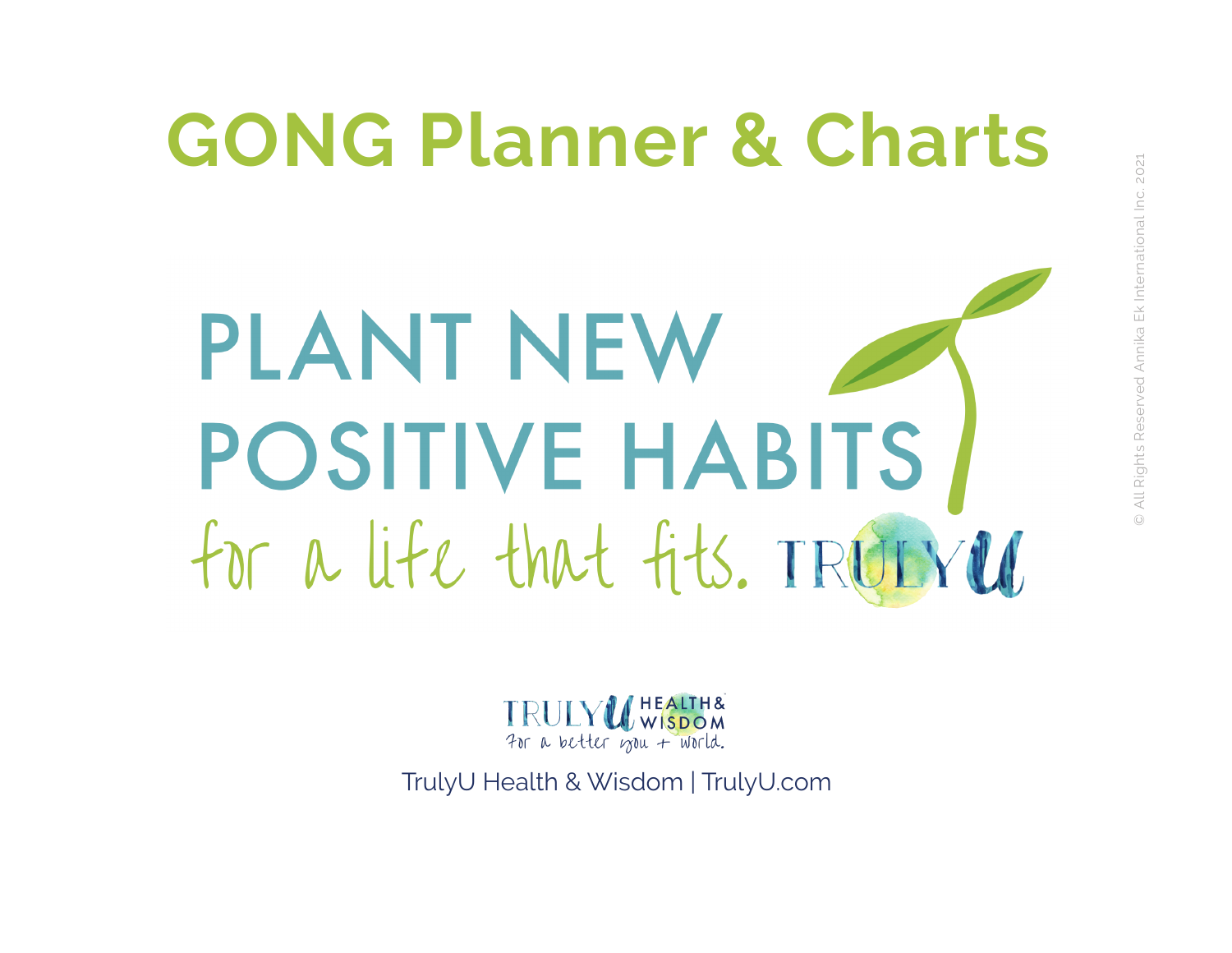# **The 12 Houses of Life**



**Take inventory of how you are doing with the 12 houses in your life right now.** With a pen draw a line to indicate your satisfaction in that area of your life. The closer to the outer edge, the more satisfied and/or balanced that arena of your life is. Alternatively, assign a number from 1 to 10, with 10 being the best. This is just one way to help you see where you may want to focus your attention in your Gong. You can also focus on those habits that have seemed out of reach for you, a combination of the two, or what is important to you right now.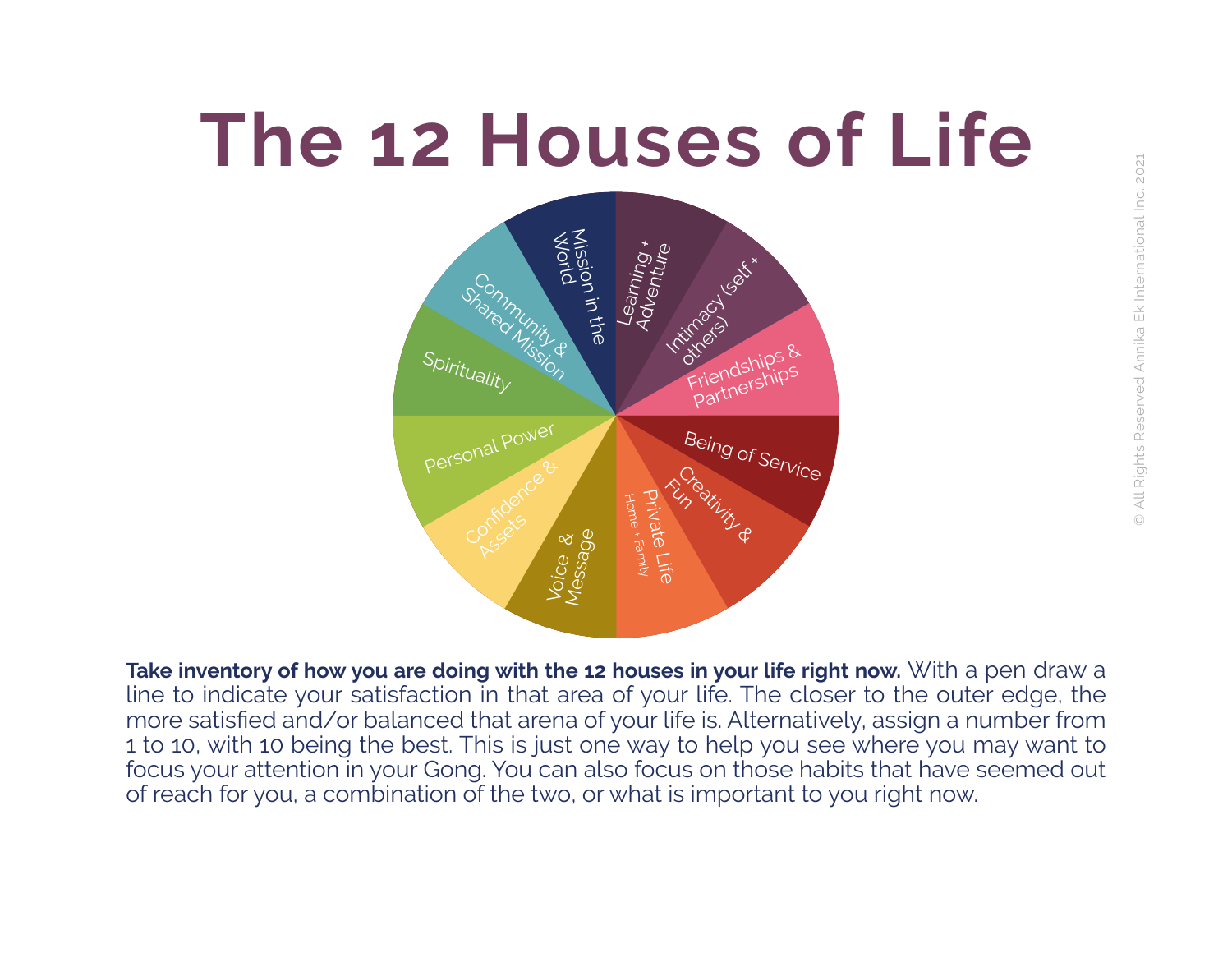

| <b>AREA OF LIFE</b>                        | <b>NEW POSITIVE HABITS</b> |
|--------------------------------------------|----------------------------|
| 1. My Personal Power                       |                            |
| 2. My Confidence & Assets                  |                            |
| 3. My Voice & Message                      |                            |
| $\vert$ 4. My Private Life (home + family) |                            |
| 5. My Creative Expression & Fun            |                            |
| 6. How I Am of Service                     |                            |

**In the space above list all new positive habits you can come up with for houses 1-6.**

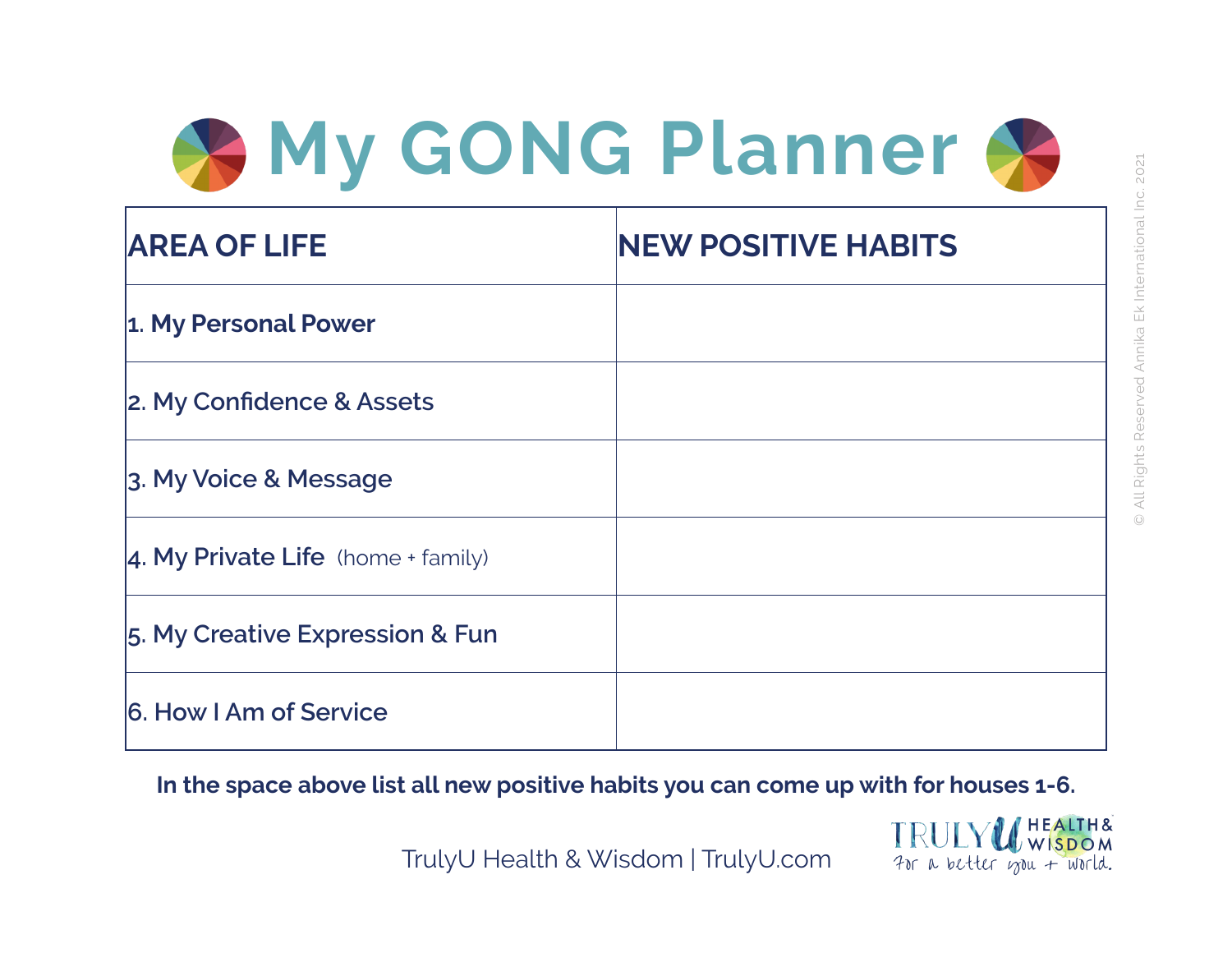

| <b>AREA OF LIFE</b>                                 | <b>NEW POSITIVE HABITS</b> |
|-----------------------------------------------------|----------------------------|
| 7. My Close Friendships & Partnerships              |                            |
| <b>8. My Intimate Relationships (others + self)</b> |                            |
| 9. My Learning & Adventure                          |                            |
| 10. My Mission in the Public Eye                    |                            |
| 11. My Community & Shared Mission                   |                            |
| 12. My Spiritual Life                               |                            |

**In the space above list all new positive habits you can come up with for houses 7-12.**

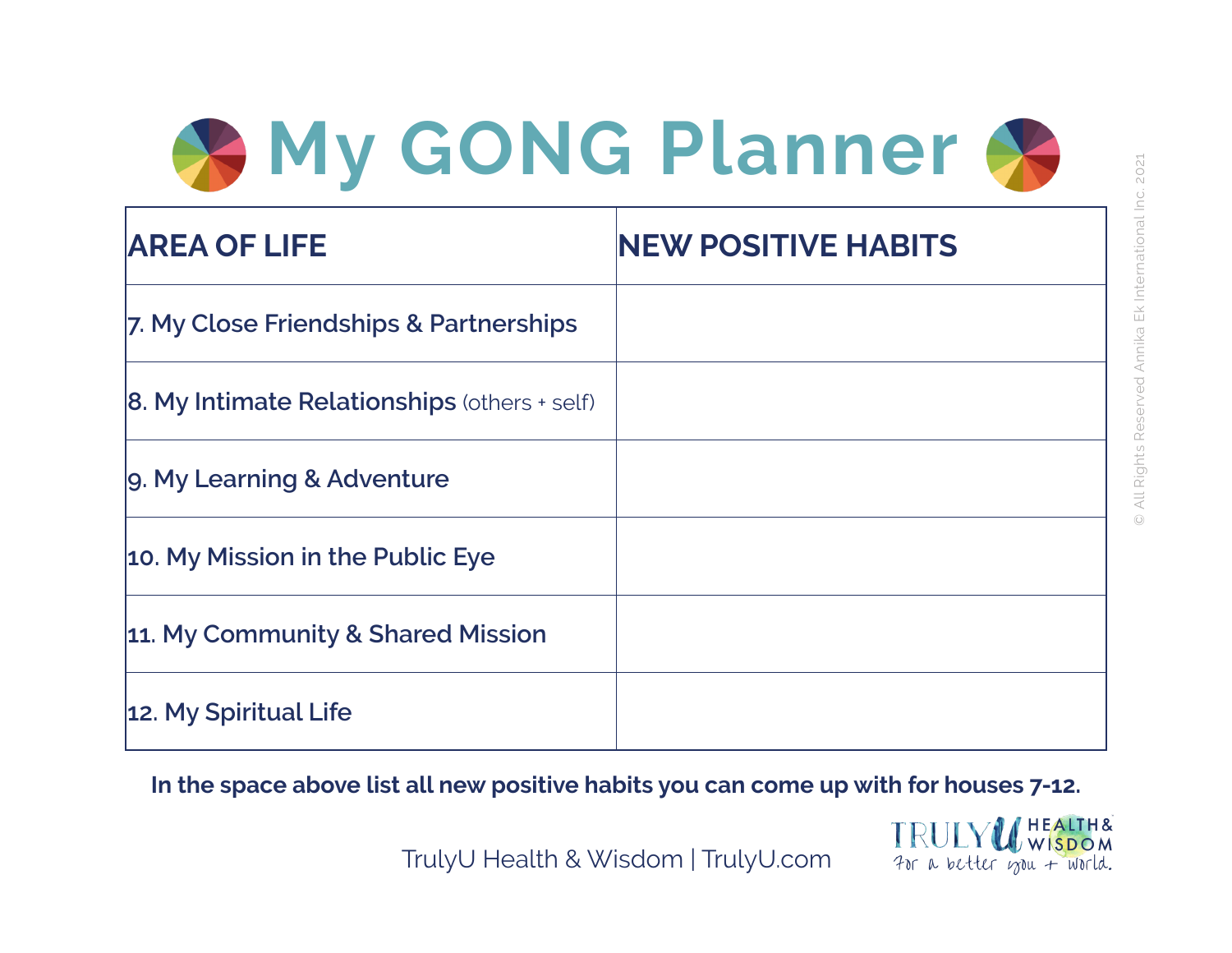|                                                     | My GONG                                                                              |
|-----------------------------------------------------|--------------------------------------------------------------------------------------|
| <b>New Positive Habits I Am</b><br><b>Planting:</b> | <b>My Gong Practice for Each New</b><br>Habit TIP! Select only 2 for your first Gong |
| 1                                                   |                                                                                      |
| 2.                                                  |                                                                                      |
| 3.                                                  |                                                                                      |
| 14.                                                 |                                                                                      |
| 5.                                                  |                                                                                      |
| Name:                                               | <b>Celebration:</b>                                                                  |

**From the lists on the previous pages choose 2-5 new positive habits that you will include in your Gong.** Remember that it **must be things you already know how to do well,** and things you **want to do**. For your first Gong, but also for subsequent Gongs, I recommend that you include one *Health habit (under Personal Power)*, and one *Wisdom habit (under Spirituality),* since they support basically everything else in your life. You are now ready to **choose your celebration!** Finally, decide how long your Gong will be, and set your start date!



7 or a better you + world.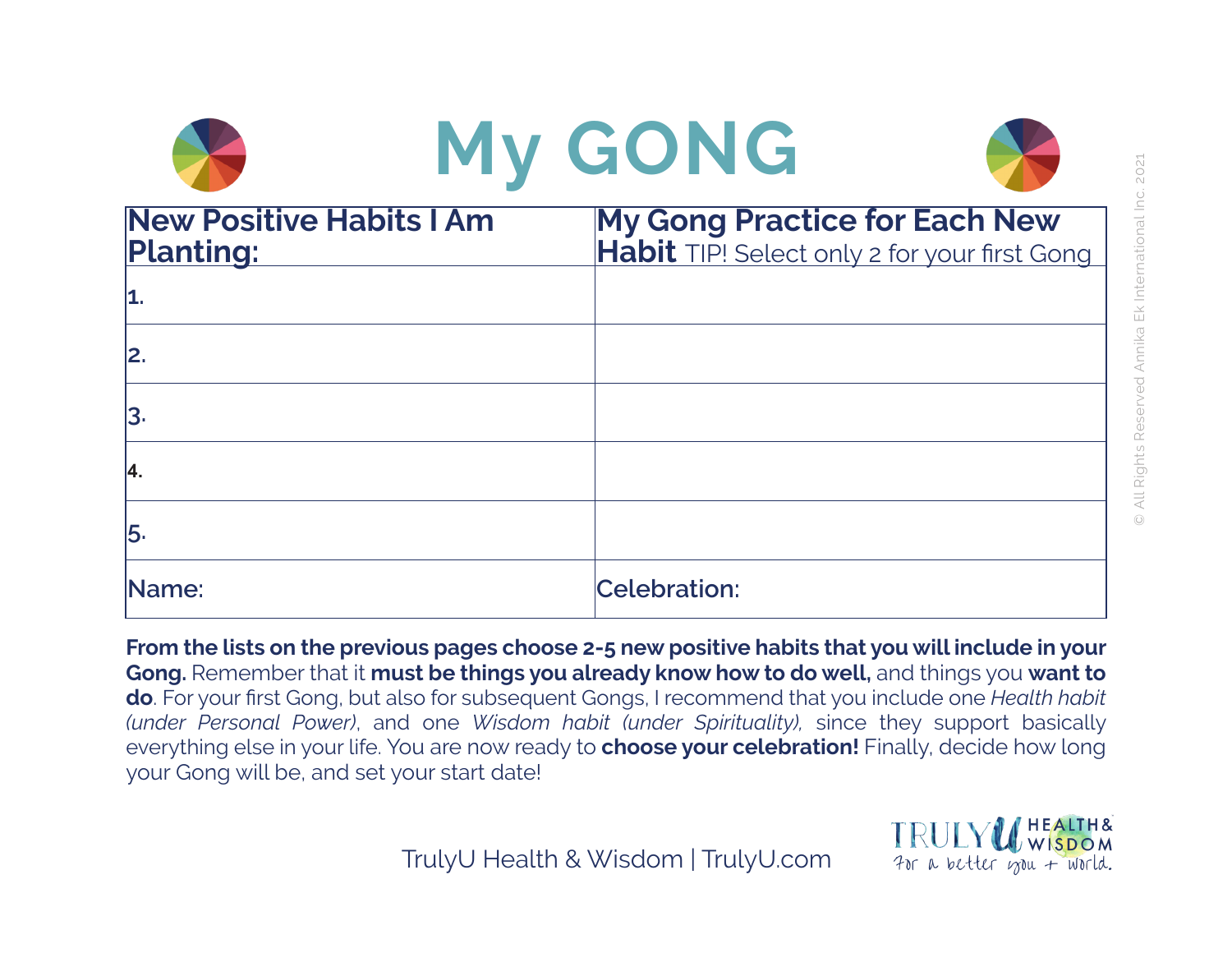**GONG Plant New Positive** 2 3 4 5 a xelovate!<br>
12 13 14 15 17 18 19<br>
<del>1</del> 10 0 0 17 18 19 **Habits in**  $1$  | 2 | 3 | 4 | 5 | 6 |  $\alpha$  |  $\beta$  | 9 | 10 **21 11 12 13 14 15 16 17 18 19 20 Days 21 When planning your Gong select 2-5 things to do each day.** For your first Gong, set yourself up for success by stretching just a little bit so you are able to complete the Gong and prove to yourself you can do this! :-) Start your Gong on day 1, and check the box for each day you do your Gong. If you miss a day, start over **Start Date:**  The Book of End Date: with day 1. **For support and community, join the next LIVE Gong Group in TrulyU Women's Circle. For** Group in TrulyU Women's Circle. For My Celebration:\_\_\_\_\_\_\_\_\_\_\_\_\_\_\_\_\_\_\_\_\_\_\_\_\_\_\_\_\_\_<br>details contact info@TrulyU.com **HEALTH&**<br>WISDOM

TrulyU Health & Wisdom | TrulyU.com

All Rights Reserved Annika Ek International Inc. 2021 © All Rights Reserved Annika Ek International Inc. 2021  $\odot$ 

7or a better vou + world.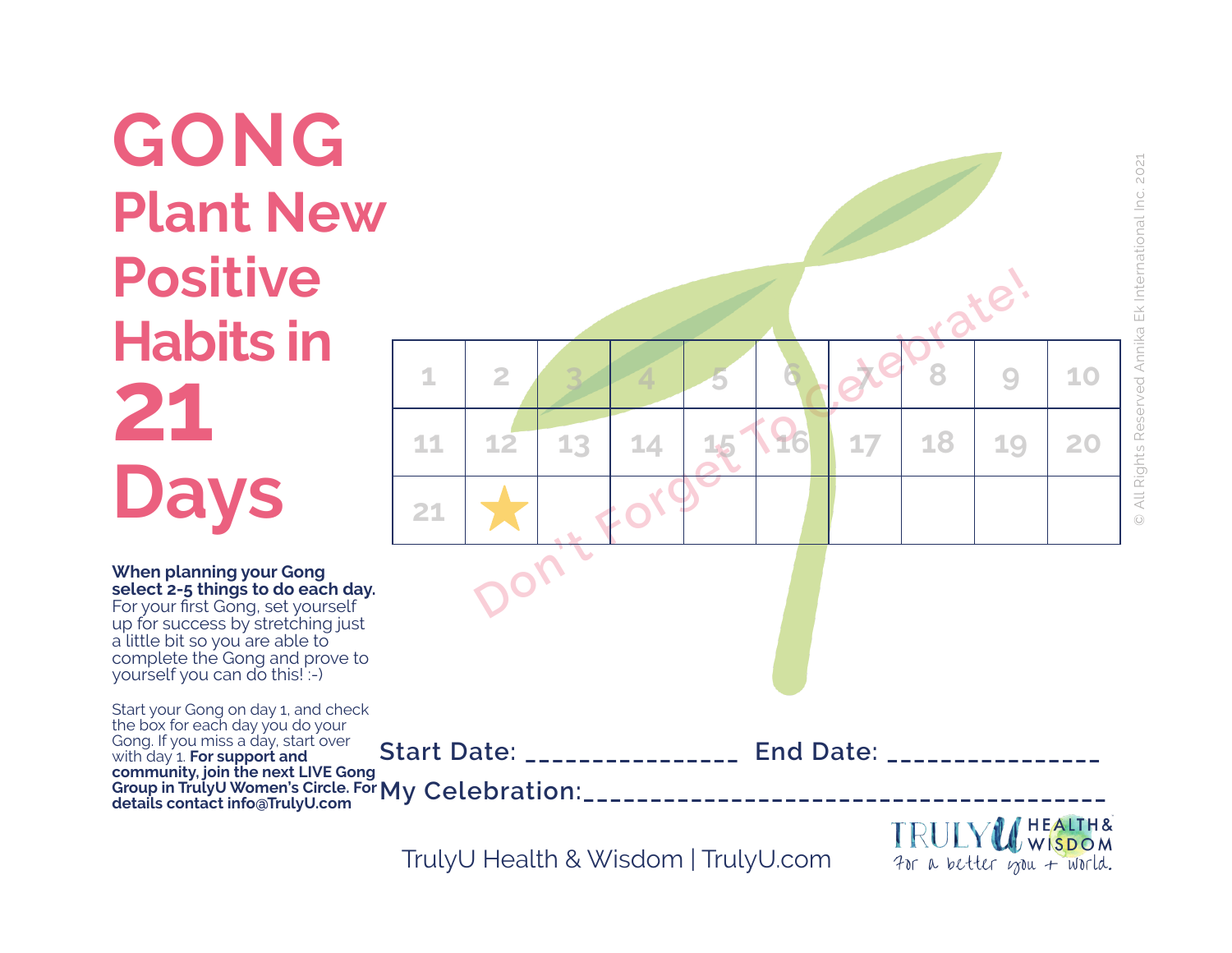All Rights Reserved Annika Ek International Inc. 2021 © All Rights Reserved Annika Ek International Inc. 2021  $\odot$ 

7 or a better you + world.

#### **GONG Plant New Positive** 2 3 4 5 6 7 8 8 18 19 **Habits in**  $1$  **2 3 4 5 6 7 8 6 10 34 11 12 13 14 15 16 17 18 19 20 Days 21 22 23 24 25 26 27 28 29 30 When planning your Gong 31 32 33 34 select 2-5 things to do each day.** For your first Gong, set yourself up for success by stretching just a little bit so you are able to complete the Gong and prove to yourself you can do this! :-) Start your Gong on day 1, and check the box for each day you do your Gong. If you miss a day, start over **Start Date:**  The Basic End Date:  $\blacksquare$ with day 1. **For support and community, join the next LIVE Gong** Group in TrulyU Women's Circle. For My Celebration:\_\_\_\_\_\_\_\_\_\_\_\_\_\_\_\_\_\_\_\_\_\_\_\_\_\_\_\_\_\_<br>details.contact.info@TrulyLLcom **details contact info@TrulyU.comHEALTH&**<br>/ WI<mark>SDO</mark>M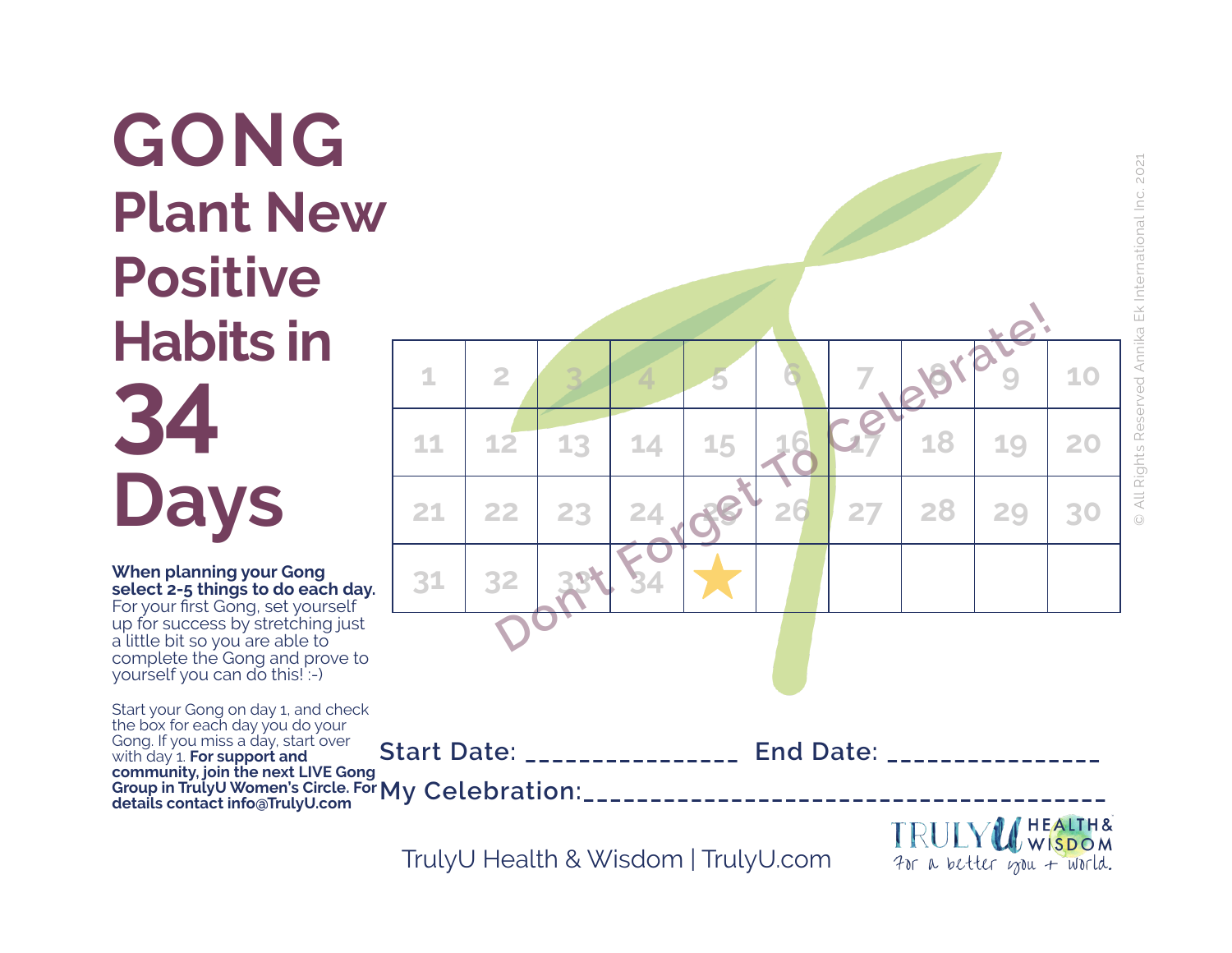## **GONG Plant New Positive Habits in 55 Days**

**When planning your Gong select 2-5 things to do each day.** For your first Gong, set yourself up for success by stretching just a little bit so you are able to complete the Gong and prove to yourself you can do this! :-)

**Start Date:**  The Basic End Date:  $\blacksquare$ Group in TrulyU Women's Circle. For My Celebration:\_\_\_\_\_\_\_\_\_\_\_\_\_\_\_\_\_\_\_\_\_\_\_\_\_\_\_\_\_\_<br>details.contact.info@TrulyLLcom Start your Gong on day 1, and check the box for each day you do your Gong. If you miss a day, start over with day 1. **For support and community, join the next LIVE Gong details contact info@TrulyU.com**

TrulyU Health & Wisdom | TrulyU.com



All Rights Reserved Annika Ek International Inc. 2021 © All Rights Reserved Annika Ek International Inc. 2021  $\odot$ 

HEALTHA

7 or a better you + world.